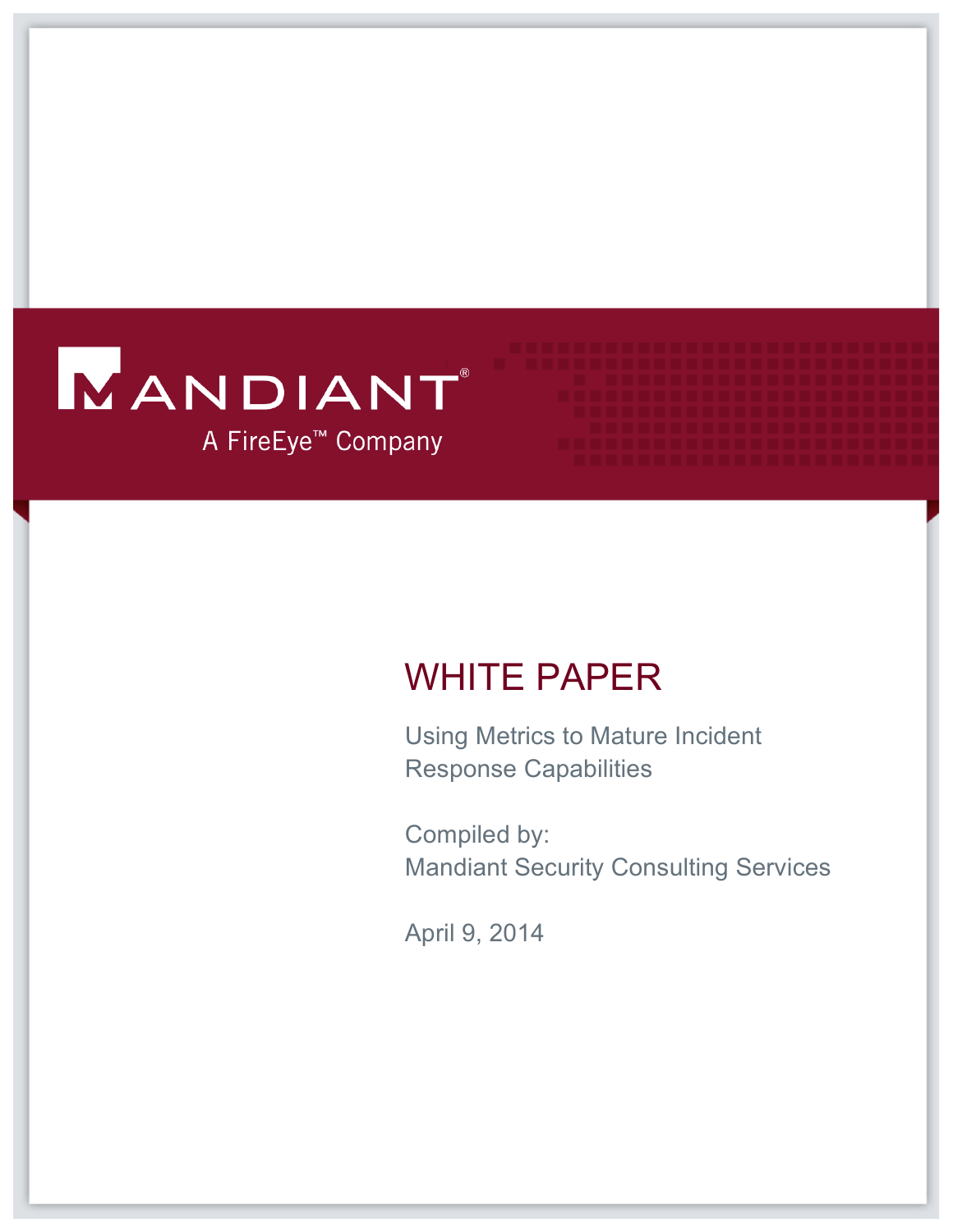## **CONTENTS**

---------------------

----------------------

--------------------------------------------------

Ť.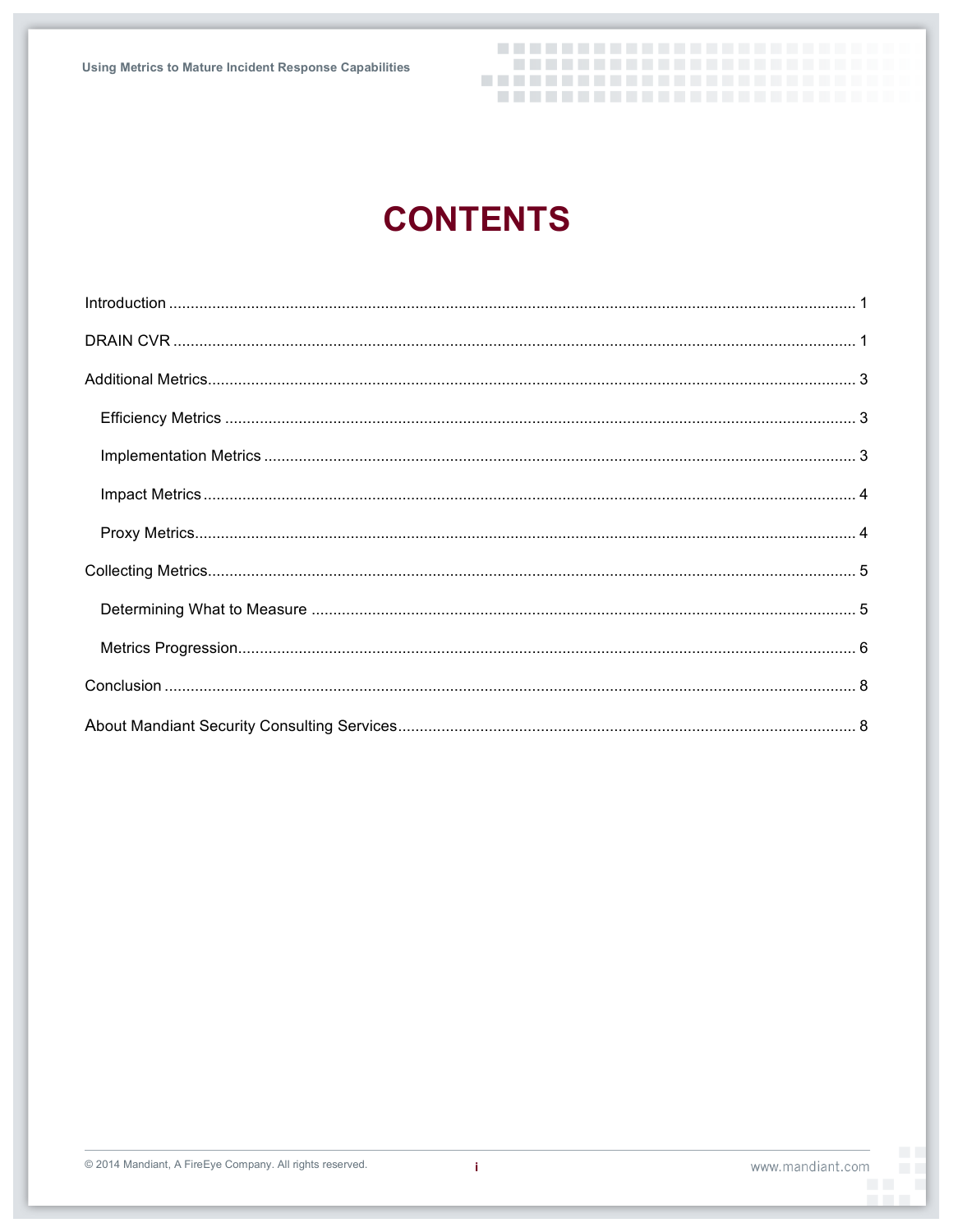## **USING METRICS TO MATURE INCIDENT RESPONSE CAPABILITIES**

### INTRODUCTION

 Incident response requires a symbiotic relationship between people, process, and technology. Organizations can take several recommended steps to diminish the threat; however, the risk of compromise can never be eliminated. Knowing this, Mandiant recommends that companies focus on improving the cycle time for their incident response process, which is defined as a function of the time between initial compromise and threat containment. To this end, metrics play a key role in maturing an organization's incident response capability.

### DRAIN CVR

 Most simply, Mandiant calculates the Dwell Time and the Containment Time of an incident. The Dwell Time refers to the length of time from the initial compromise through the point of notifying affected stakeholders. The Containment Time refers to the period between collecting live response data and the eventual remediation. Organizations may choose to define remediation as simple containment (preventing the threat from communicating or moving laterally) or full restoration of service (threat eliminated and systems returned to normal).

 These two (2) categories are broad in nature and can be further segmented and studied as an organization's incident response capability matures. The Dwell metric can be broken down into the following component parts: Detect, Review, Analyze, Identify, and Notify (DRAIN). Similarly, the Containment portion can be measured using the sub-metrics Collect, Validate, and React (CVR). Each component of Mandiant's DRAIN CVR metric system is defined in Table 1.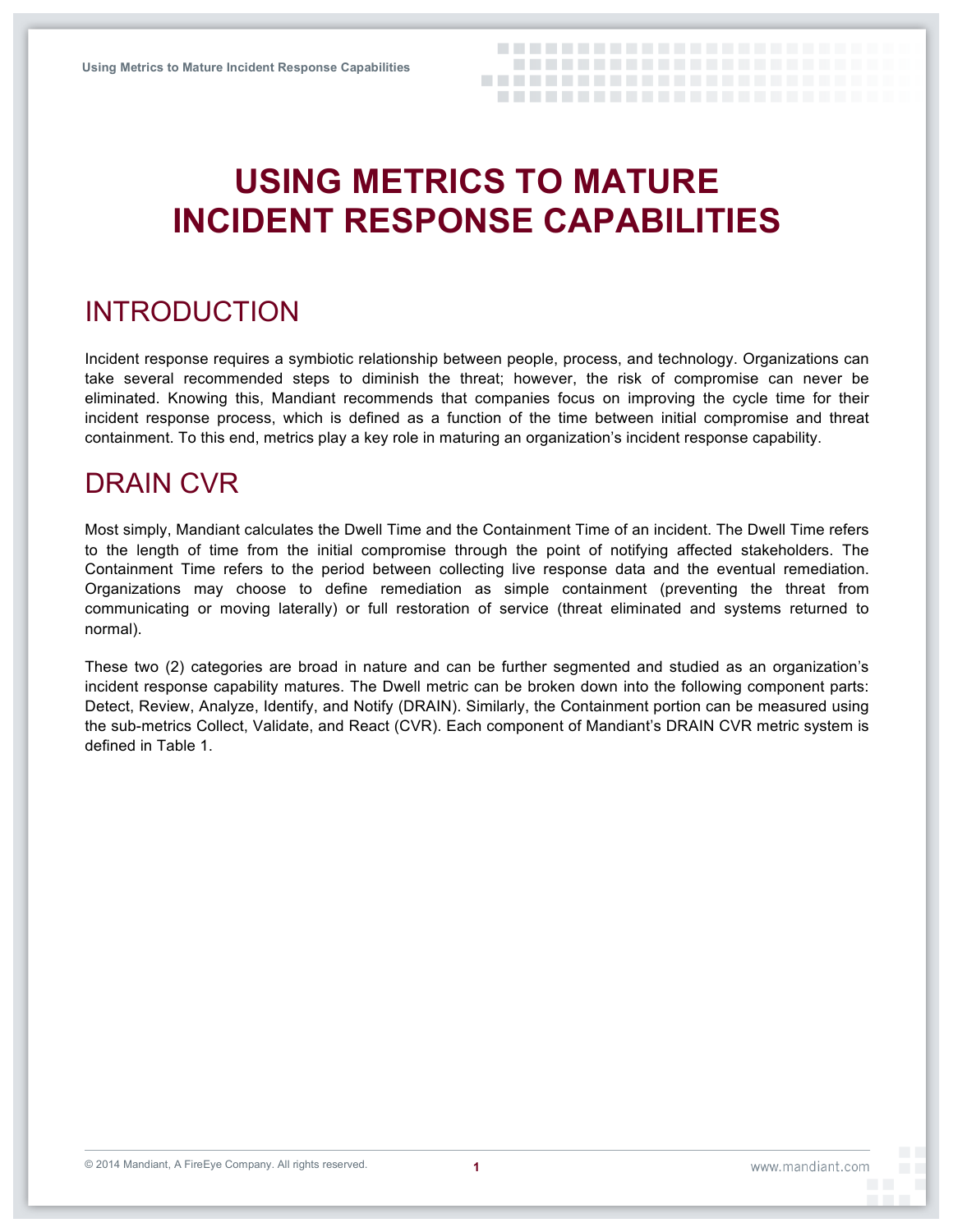

| <b>Time</b>  | <b>Category</b> | <b>Measurement</b>                                              | <b>Benefit</b>                                                                                            |
|--------------|-----------------|-----------------------------------------------------------------|-----------------------------------------------------------------------------------------------------------|
| <b>Dwell</b> | <b>Detect</b>   | Time from initial entry into the<br>system/network to detection | Measures the effectiveness of detection systems<br>and capabilities                                       |
|              | <b>Review</b>   | Time from detection of the incident to<br>analyst for review    | Determines if staffing level is properly sized                                                            |
|              | Analyze         | Time to analyze the incident                                    | Determines if the organization has the right<br>expertise and tools and if the right escalation<br>occurs |
|              | <b>Identify</b> | Time to identify the affected assets,<br>location, and owner    | Measures the effectiveness of asset inventory                                                             |
|              | <b>Notify</b>   | Time to successfully notify<br>appropriate contacts             | Measures the effectiveness of contact database<br>and communication plan                                  |
| Containment  | <b>Collect</b>  | Time to collect live response data                              | Determines if the right tools are deployed to<br>assist in collection                                     |
|              | <b>Validate</b> | Time to validate intrusion based on<br>collected data           | Determines if the right skill sets are in place at<br>each level                                          |
|              | <b>React</b>    | Time to react (contain, remove, etc.)                           | Determines if the right definition of remediation<br>exists and if it is applied consistently             |

 **Table 1: DRAIN CVR Definitions** 

 These metrics successfully measure the efficiency of people, process, and technology using a succinct system that can eventually be automated in most organizations. When an organization reaches a maturity level that allows for full DRAIN CVR measurement, it becomes easy to identify bottlenecks — places where the process stops or slows — within the overall incident response process. Understanding process bottlenecks can influence asset allocation (perhaps toward improving hiring, training, process development, or technologies) in an effort to develop a stronger incident response capability.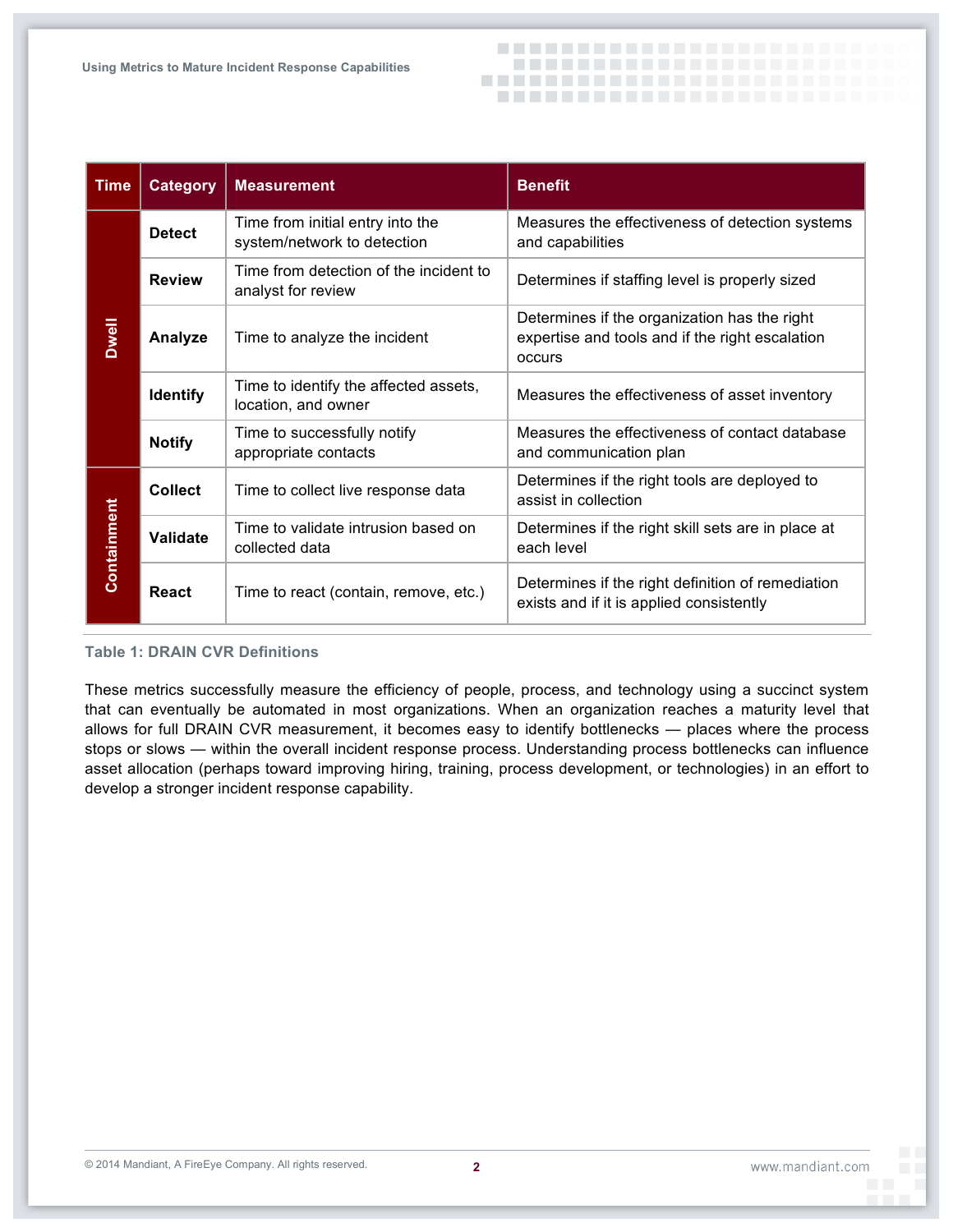

## ADDITIONAL METRICS

 The DRAIN CVR metric is most directly related to detecting, responding to, and containing a threat — the core components of incident response. However, Mandiant's Security Consulting Services understands that the most effective Security Operations Centers (SOCs) and Computer Incident Response Teams (CIRTs) benefit from a tactical and holistic programmatic approach. This means not only calculating the DRAIN CVR metric, but also measuring how effectively the CIRT is implementing innovative solutions as well as interacting with the entire business. The information security community has divided metrics into three main categories: efficiency, implementation, and impact.<sup>1</sup>

### **Efficiency Metrics**

Efficiency Metrics<br>Efficiency metrics help a security organization understand its own performance. For example, the DRAIN CVR approach described above is an approach to structuring efficiency metrics for a CIRT, but there are many other efficiency measurements that a security team might employ.

 Each element of DRAIN CVR is itself an efficiency metric. By measuring each of them, an organization can understand its capability in each area and, by breaking that element down even further, can learn how to improve. For example, if the initial detection phase is a bottleneck, an incident response team might ask whether they've properly optimized their network, if they have appropriate indicators of compromise (IOCs) in place, or if their technology is capable of detecting today's threats.

#### Implementation Metrics

 Implementation metrics are less detailed than efficiency metrics, and are often reported to senior leadership. They allow the CIRT to focus on how well new programs and processes are being introduced. While efficiency and implementation metrics may focus on similar incident response processes and security controls, the two are approaching these activities from very different angles.

 Implementation metrics are intended to determine the progress of different practices being newly applied to an environment. Ideally, there will be established goals considering these new implementations. This metric will demonstrate whether or not the CIRT is meeting implementation goals and benchmarks. This category can focus on CIRT internal activity, or it may be used to measure new procedures governing CIRT interaction with external stakeholders.

 A common implementation metric may measure the rollout of a new host-based security technology to an environment. Several factors, including access to each host and proper configuration of the agent, affect the overall success of the enterprise deployment. An organization can measure the success of the technology deployment using implementation metrics. In this case, the measure begins at zero percent and is completed at one hundred percent. Implementation metrics are unique in that they have a limited lifespan. In this case the host- based technology can still be measured, but after successful rollout, the metric transitions from that of implementation to efficiency. This same process is not limited to technology deployment, but can also be used to gauge the success of integrating new processes and procedures.

1

 $^{\text{1}}$  NIST SP 800-55 Rev 1. 2008.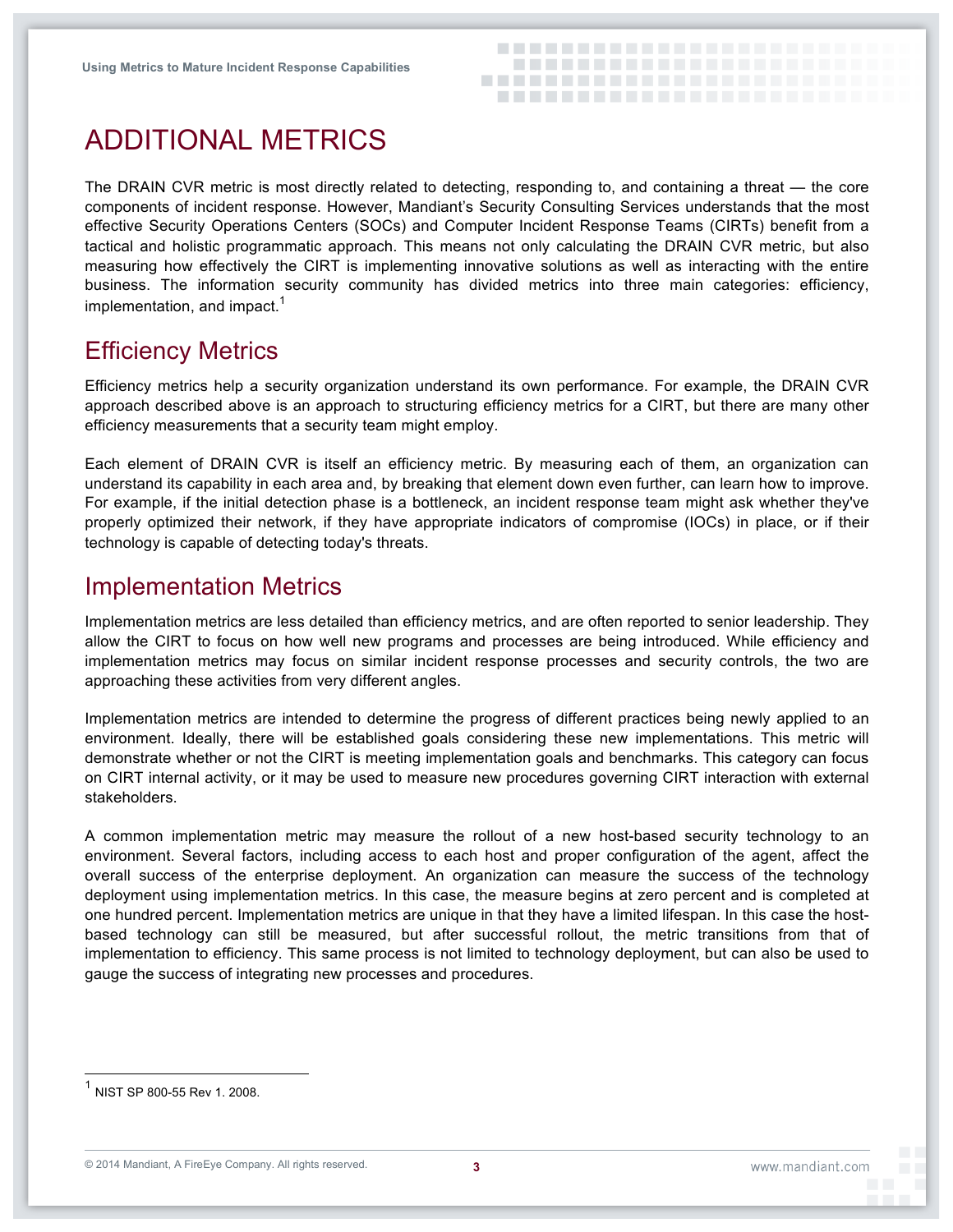

### Impact Metrics

 Finally, impact metrics are relevant for the highest level of governance. These measurements help to illustrate the overall impact that the CIRT has on the business as a whole. Efficiency and implementation metrics are primarily meant to inform CIRT teams, whereas impact metrics consider executive leadership to be their primary audience.

 A security organization will demonstrate cost savings, brand protection, compliance achievements, or other business value to leadership using impact metrics. These metrics will often use information gained from efficiency or implementation metrics and portray that data against a set of resources to demonstrate value. Impact metrics may track a trend over more extended periods of time and are not likely to produce valuable data as quickly as efficiency or implementation metrics.

 An example of an impact metric might be "Incidents per CIRT person-hour," which would explain to management the impact of the new technologies they improved in the last budget cycle, or "Incident Cycle Time," to illustrate the impact of the new full-time analyst.

### Proxy Metrics

 Proxy metrics can fall into any of the previously described categories and are not a category of measurement on their own. Rather, proxy metrics are easily gathered and allow an organization to measure those seemingly intangible security issues that are often the most important.

 For example, many mature CIRT environments may not place a high face value on measuring every Microsoft patch deployment. However, success in this category can demonstrate a high degree of control over the organization's assets and enterprise network – a quality all CIRT managers desire throughout detection, response, and containment.

 In another example, the number of antivirus alerts per asset may seem insignificant, especially because we know that targeted attackers are using malware on only half of the assets they compromise.<sup>2</sup> But this metric, too, provides an organization with a way to understand the overall hygiene of an environment.

1

 <sup>2</sup>*M-Trends 2012: An Evolving Threat*. Mandiant.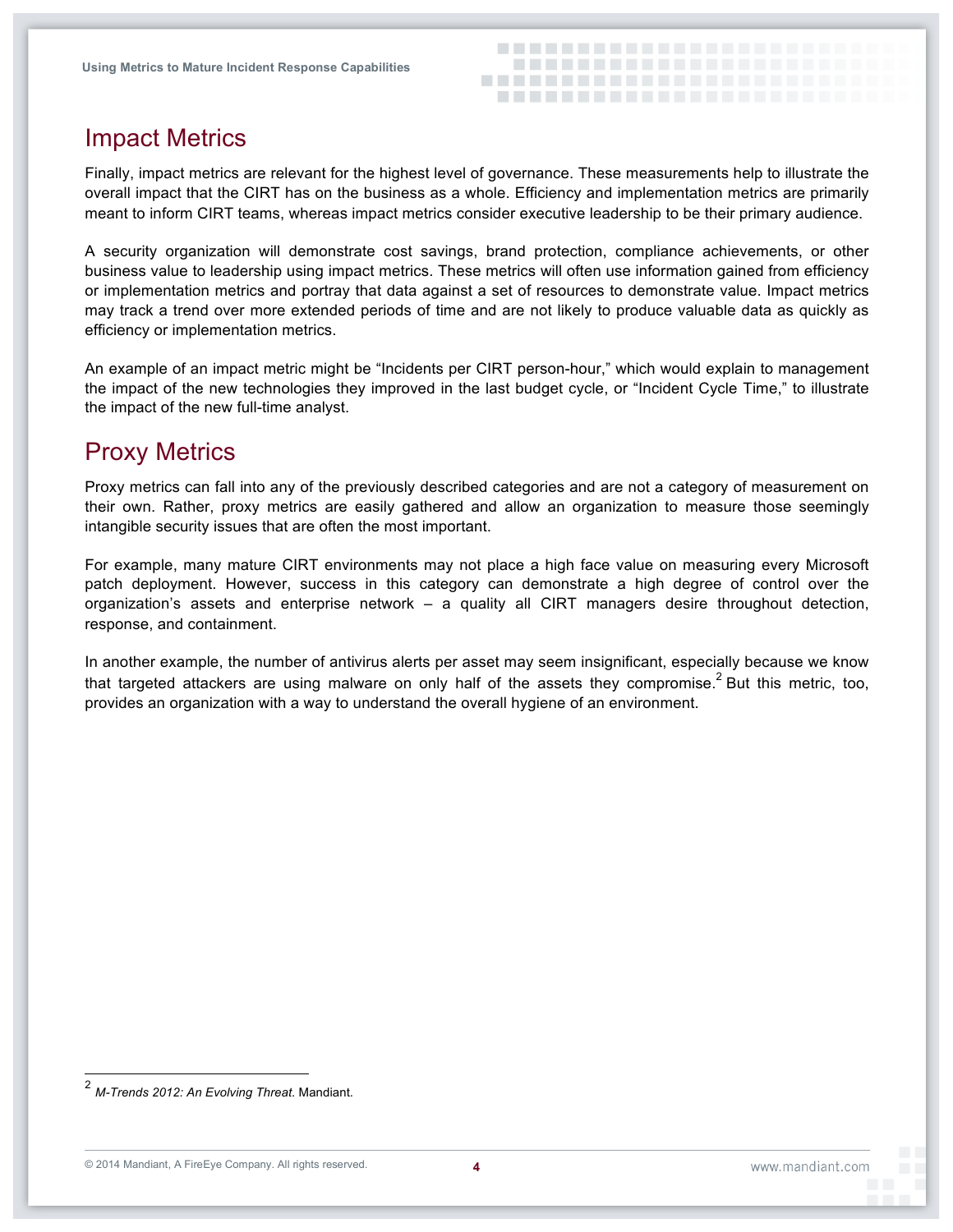

### COLLECTING METRICS

#### Determining What to Measure

 In general, metrics are not difficult to calculate. Meaningful metrics, however, can be. As with any project it is important that a CIRT interested in maturing their ability to use metrics do so from a logical starting point. By flowing requirements downhill from the highest-level business objectives, an organization can go from a high-level business goal to a focused and quantifiable metric in five (5) simple steps.

 Imagine that a financial services company set the goal of being the number one credit card provider in the country. The security implication of this goal would be the need to maintain trust. From this implication, an IT department may develop a policy requiring that all applications adhere to software security standards. Logically continuing this downhill requirement flow, a security standard may read: "All input from web applications must be properly validated per this spec." From this standard, the CIRT is able to measure the percent of applications found to be vulnerable to SQL injection. In this example, the metric is easily derived from, and logically supports, overall business goals and objectives that otherwise may have appeared unquantifiable.



#### **Figure 1: Metrics Derivation**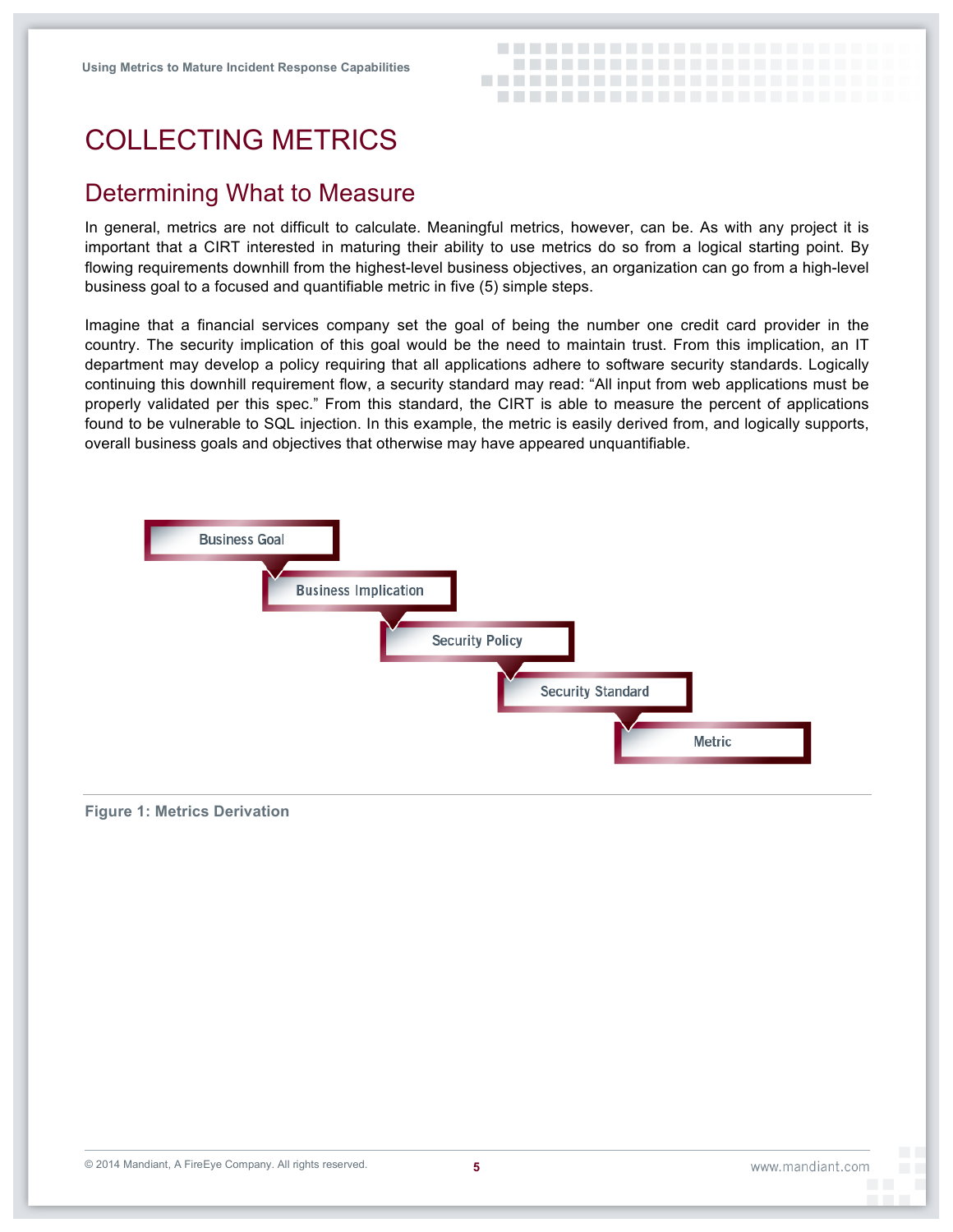

### Metrics Progression

 If an organization has never collected metrics before, little value will be realized attempting to calculate complex, automated metrics. Figure 2 depicts a natural and strategic metric maturity progression.



#### **Figure 2: Metric Maturity Progression**

 A defined and repeatable process or procedure is integral to effective metrics collection. Without this characteristic, the data being captured and calculated is illogically variable. The result of the calculation does not provide a clear analysis, nor does it assist in identifying gaps or areas of strength. On the other hand, a process that is repeatable has such little standard deviation from its normal execution that any variation in the calculated metrics output can be understood as meaningful.

 Once mature procedures are established, efficiency metrics can be calculated. DRAIN CVR should be an organization's primary metric. Once the DRAIN CVR metric has been established, an organization should follow the progression of Figure 2, never attempting to automate a metric before understanding how it works manually. If a CIRT does not believe it can implement the DRAIN CVR metric right away, simplifying the metric and calculating the overall Dwell time and Containment time is recommended, as seen in Figure 3.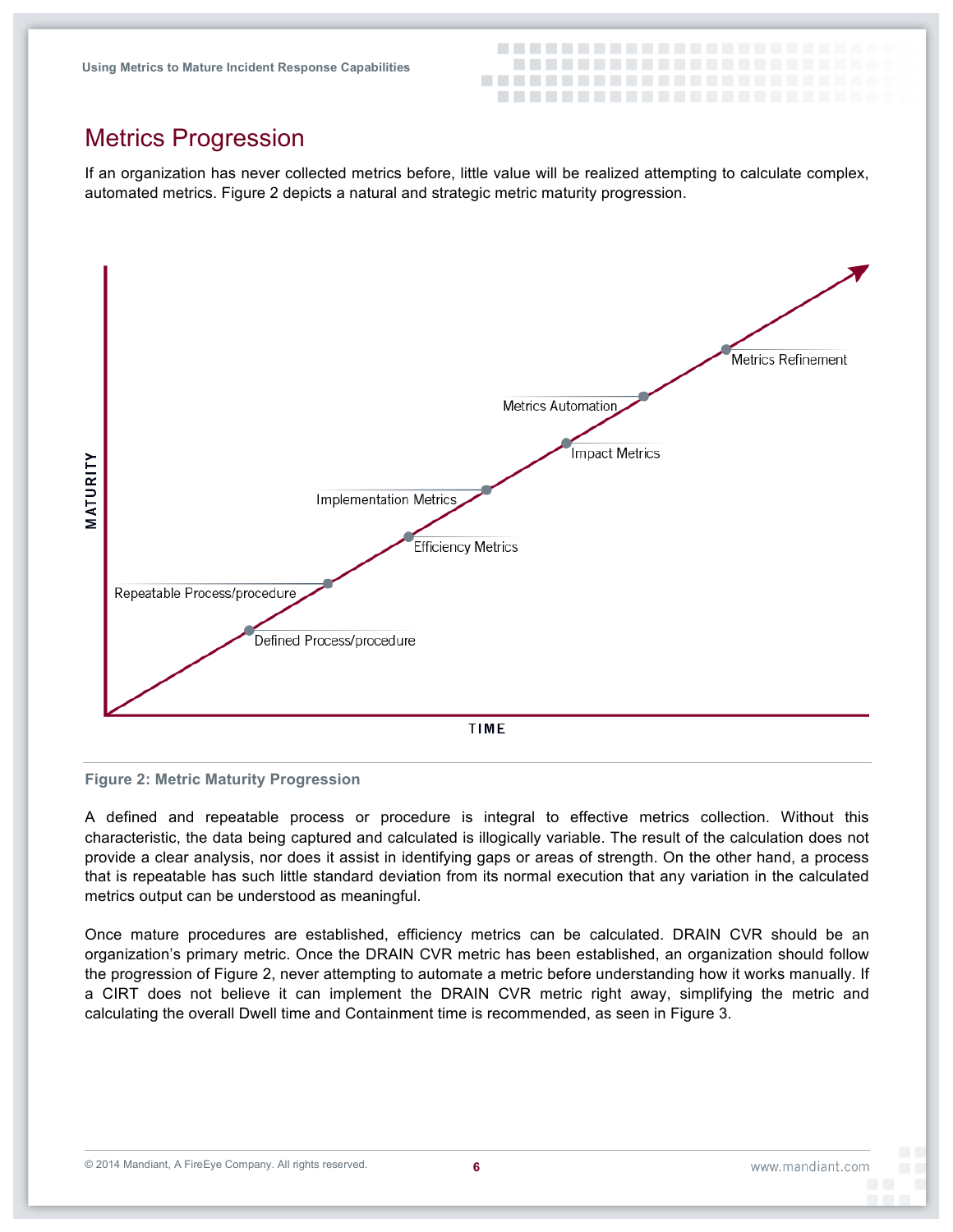

#### **Figure 3: DRAIN CVR Calculation**

 Finally, a standardized template assists in the definition, collection, dissemination, and review of a metric's output. It is also important to note that when reporting metrics, the measurements should be presented using the most easily digestible means. Where possible, this means reporting results per unit. Very few individuals may understand the importance of a report citing 592,448 critical vulnerabilities over a given reporting time period. However, most audiences will appreciate the same result if delivered as "5.1 critical vulnerabilities per asset."

 The table below provides an example that includes several important referential data points regarding a specific metric. These categories are important for efficiency, implementation, and impact metrics.

| <b>Field</b>              | <b>Data</b>                                                                                     |  |
|---------------------------|-------------------------------------------------------------------------------------------------|--|
| <b>Metric</b>             | 01 - Time to Detect                                                                             |  |
| <b>Reference Document</b> | ACME SOP XYZ                                                                                    |  |
| Goal                      | Detect the threat sooner                                                                        |  |
| Measure                   | Average hours to detect an incident from the moment of initial compromise                       |  |
| Formula                   | $X =$ (Time to detect incident 1 + time to detect incident 2 +  time to detect<br>incident n)/n |  |
| Objective                 | $X < 8$ hours                                                                                   |  |
| Frequency                 | Collection: Quarterly<br>Reporting: Quarterly                                                   |  |
| Trend Retention           | Three years                                                                                     |  |
| Responsible Stakeholder   | <b>CIRT Manager</b>                                                                             |  |
| Data Source               | Ticket system / Incident Reports                                                                |  |
| <b>Reporting Format</b>   | Line Graph                                                                                      |  |
| Dissemination Mechanism   | <b>CIRT Biannual Update</b>                                                                     |  |

 **Table 2: Sample Metric Reference Table**